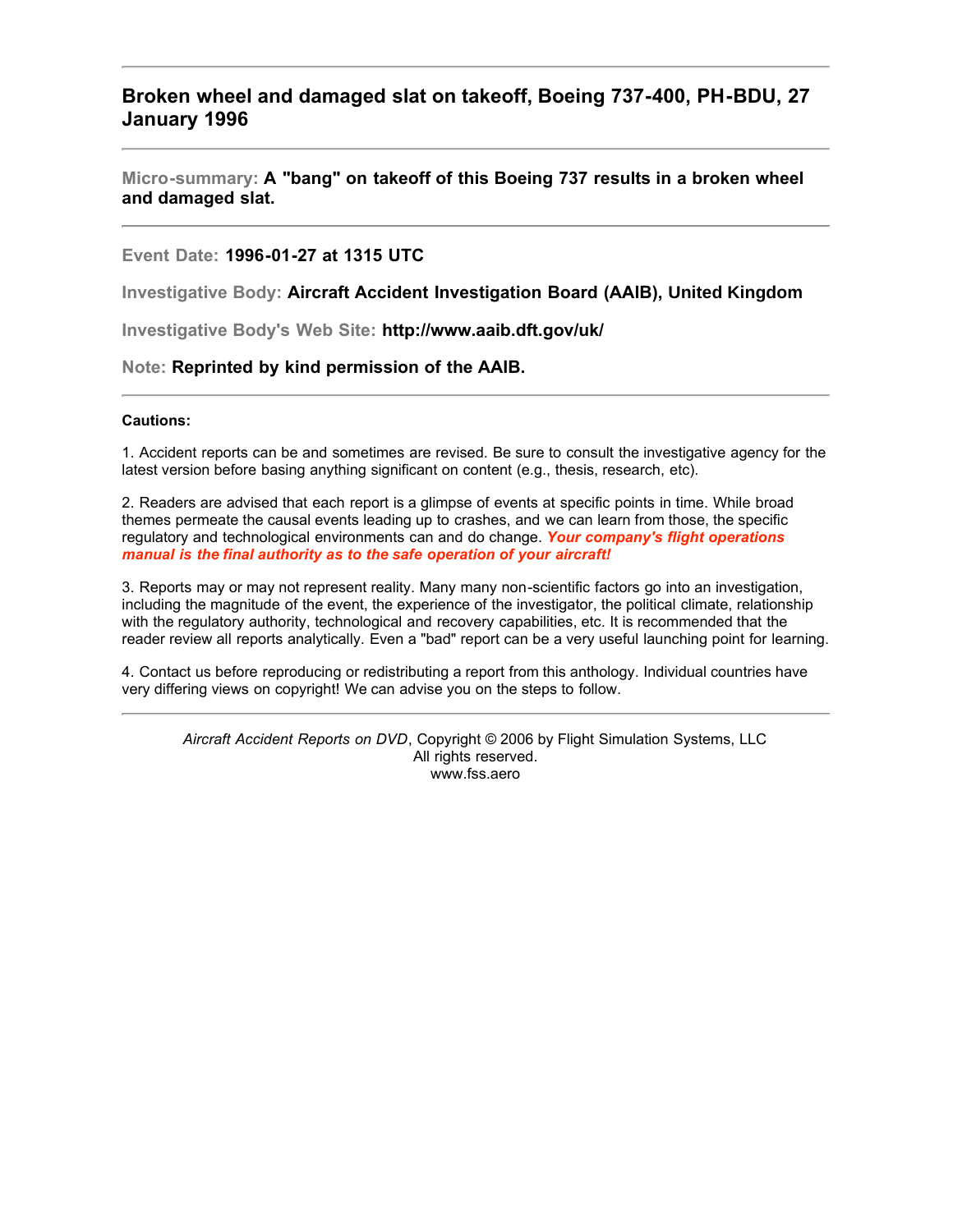# **Boeing 737-400, PH-BDU, 27 January 1996**

## **AAIB Bulletin No: 8/96 Ref: EW/G96/01/06 Category: 1.1**

**Aircraft Type and Registration:** Boeing 737-400, PH-BDU

**No & Type of Engines:** 2 CFM 56-3C1 turbofan engines

**Year of Manufacture:** 1990

**Date & Time (UTC):** 27 January 1996 at 1315 hrs

**Location:** Block 106, London Heathrow Airport

**Type of Flight:** Public Transport (scheduled)

**Persons on Board:** Crew - 8 Passengers - 68

**Injuries:** Crew - None Passengers - None

**Nature of Damage:** Left outer main wheel disintegrated, damage to wing leading edge slat

**Commander's Licence:** Airline Transport Pilot's Licence

**Commander's Age:** 33 years

**Commander's Flying Experience:** 5,918 hours (of which 1,175 were on type)

Last 90 days - N/K

Last 28 days - 65 hours

**Information Source:** Aircraft Accident Report Form submitted by the pilot and metallurgical report submitted by airline through the Netherlands Accident and Incident Investigation Bureau

While the aircraft was taxying out for take off the crew heard a "bang" and felt a "minor bump". Shortly afterwards a cabin attendant informed the flight crew that a passenger had reported rubber coming off the left main landing gear. The crew stopped the aircraft and asked for an inspection. A ground engineer found that the left outer wheel had failed and debris had damaged a leading edge slat. Passengers and crew were disembarked using the airstairs and transported to the terminal by bus. Debris was recovered from the taxyway and a technical investigation of the wheel failure was carried out by the airline's engineering department.

When the wheel was examined it was found that the complete outer rim had detached and 5 of the 16 clamping bolts were missing. The 5 bolts were amongst debris recovered from the taxyway but their threaded ends and nuts were not found. No pre-existing defect was found in the wheel itself but all 5 bolts showed indications of fatigue initiating in the thread roots at the thread's